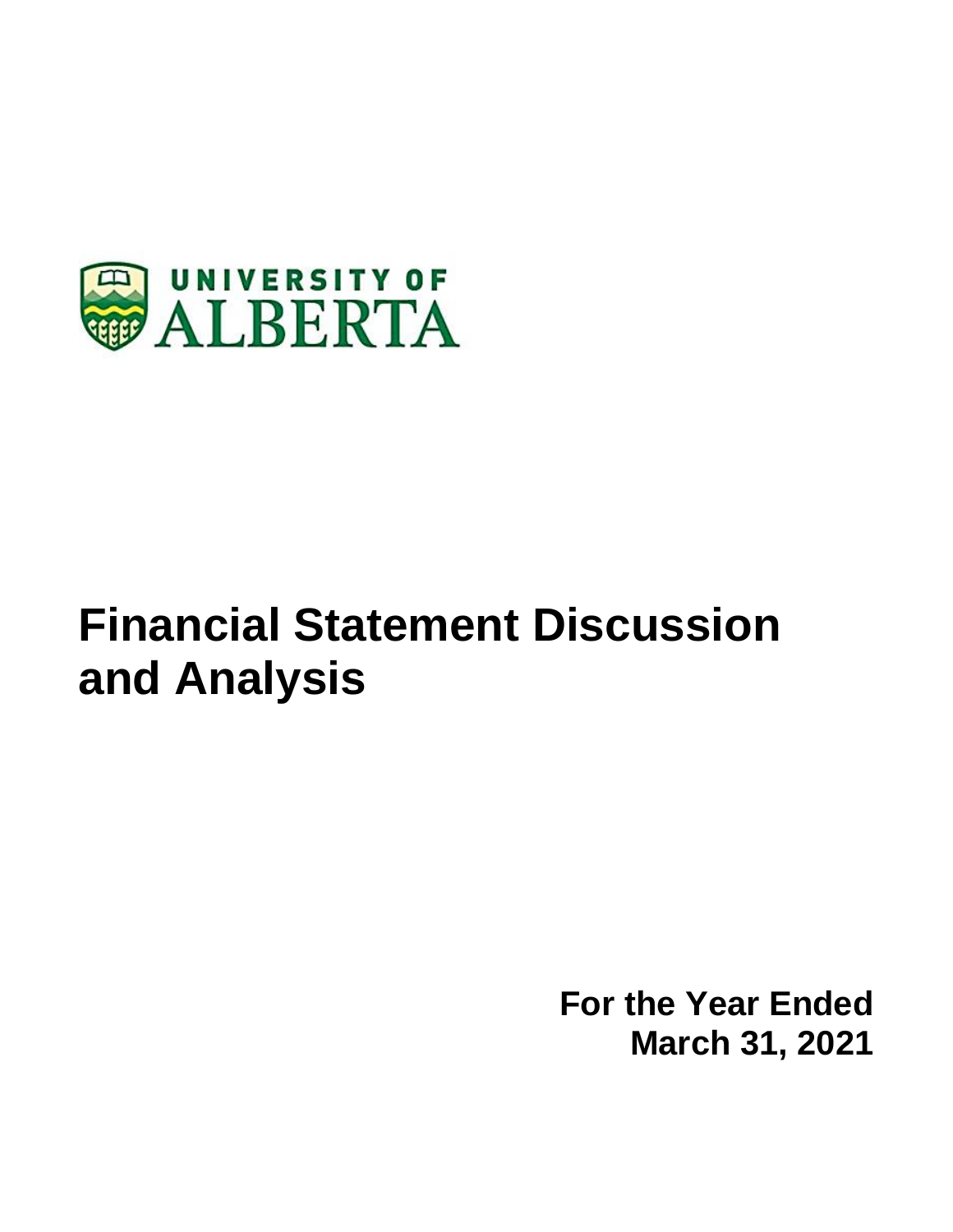*(in millions of dollars)* 

The consolidated financial statement discussion and analysis should be read in conjunction with the University of Alberta audited financial statements. The university's financial statements have been prepared in accordance with Canadian Public Sector Accounting Standards. For more in-depth discussion and analysis of the university's goals and objectives please refer to the following documents:

For the Public Good, Investment Reports, Annual Report, UofA for Tomorrow. https://www.ualberta.ca/reporting https://www.ualberta.ca/uofa-tomorrow/index.html

The consolidated financial statement discussion and analysis provides an overview of the university's:

- $\geq$  Summary of Financial Results<br>  $\geq$  Revenue and Expense
- Revenue and Expense
- Capital Acquisitions
- $\triangleright$  Net Assets and Net Debt
- $\triangleright$  Areas of Significant Financial Risk

# **Summary of Financial Results**

The university ended the year with an annual surplus of \$53.7 million. Of this amount \$18.2 million are donations directed to endowments and endowment capitalized investment income and therefore are not available for spending. The annual operating surplus was \$35.5 million; 2.0% of total revenue (budget annual operating surplus: \$1.0 million; 0.1% of total revenue). The increase of \$75.7 million from the prior year annual operating deficit of \$40.2 million was primarily due to an increase in investment income earned, lower salary expense due to a decrease in the number of support and temporary staff and lower materials and supplies expense due to staff working remotely. The decrease in these operating expenses can be attributed to both the Service Excellence Transformation (SET) administrative restructuring that the university has begun under the UofA for Tomorrow initiative, and the impact of the COVID-19 pandemic. These favorable results were partially offset by a reduction in the campus Alberta operating grant and lower sales revenue from parking and student residences due to the impact of the COVID-19 pandemic.

Net assets of \$2,407.9 million increased from the prior year (2020: \$1,982.8). The increase is mainly due to an increase in the fair value of endowments along with the increase in the annual surplus.



# Revenue

- **Government of Alberta Q** Campus Alberta grant  $\blacksquare$  Other grants Federal & other government grants Student tuition & fees Sales of services & products ■ Donations & other grants
- I Investment income and loss from **Government Business Enterprise (GBE)**

# **Expense by Function**



# Academic costs and institutional support Research

Facility operations & maintenance

Special purpose

Ancillary services



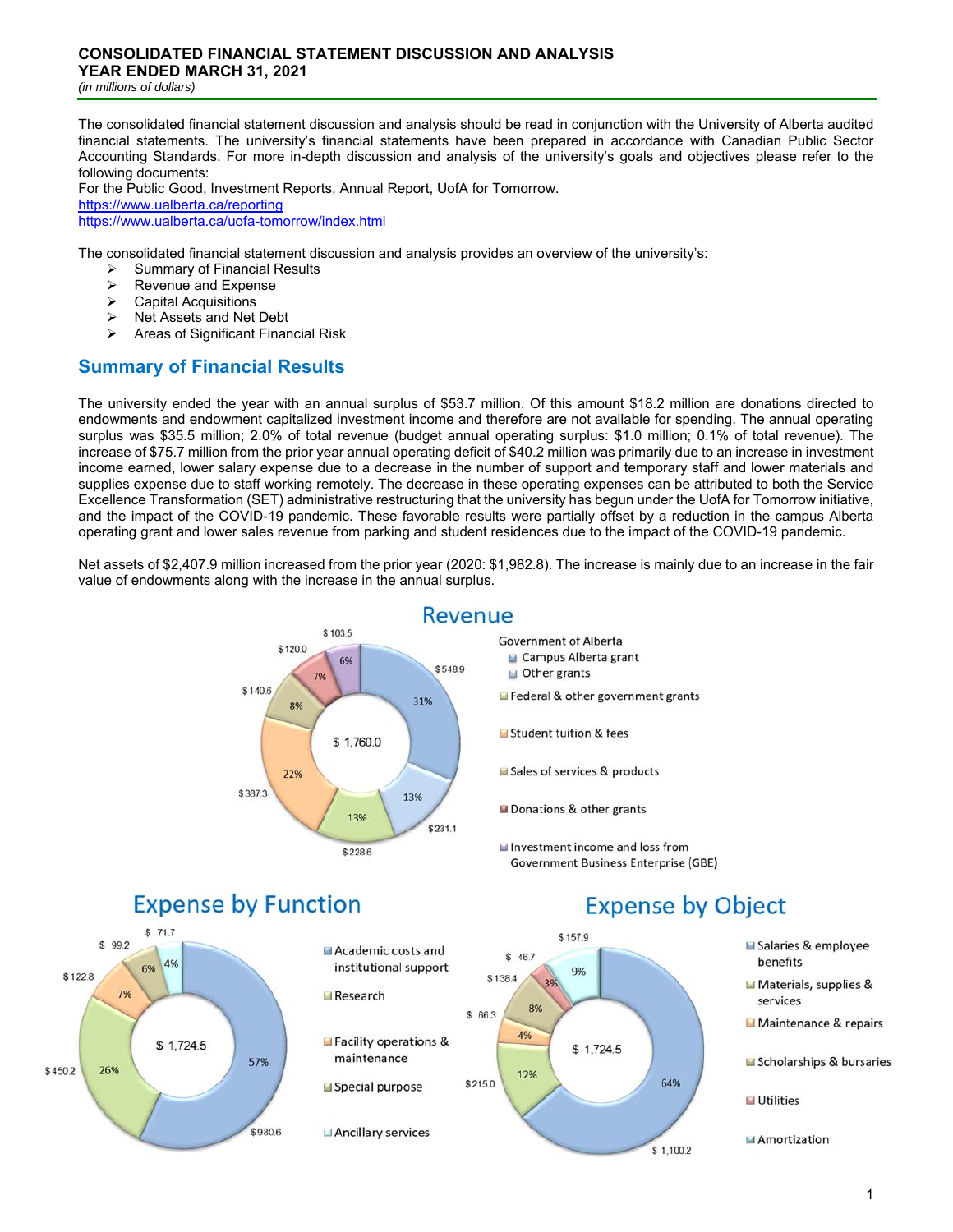# **Revenue**

Total revenue for the year was \$1,760.0 million, a decrease of \$95.0 million over the prior year and \$111.5 million (6.0%) less than budget.



#### Government of Alberta grants

Government of Alberta grants (GoA) represent the single largest source of funding for university activities at 44% of total revenue. GoA grant revenue of \$780.0 million was \$92.0 million lower than prior year and \$47.6 million lower than budget. The decrease over prior year is mainly due to a 10.5 percent reduction in the Campus Alberta operating grant (\$65.9 million) and lower spending on restricted funded projects due to the COVID-19 pandemic (\$68.3 million), partially offset by the resumption of the Infrastructure Maintenance Program grant (\$34.9 million) and new restricted capital funding (\$16.0 million). The decrease compared to budget is mainly due to lower spending on restricted funded projects due to the COVID-19 pandemic (\$50.1 million), lower restricted grant project funding (\$14.4 million) partially offset by unbudgeted new restricted capital funding (\$16.0 million).

#### Federal and other government grants

Federal and other government grants primarily support the university's research activities. Federal and other government grants revenue of \$228.6 million was \$15.4 million higher than prior year and \$20.6 million higher than budget. The increase over prior year and the budget is due to increased research funding from the Government of Canada, mainly funding for research on COVID-19.

## Student tuition and fees

Student tuition and fees includes instructional fees, market modifiers, program differential fees, international student fees, and mandatory non-instructional fees. Student tuition and other fees revenue of \$387.3 million was \$24.7 million higher than prior year but \$8.1 million lower than budget. The increase over prior year was mainly due to an increase of 7.0% in domestic tuition along with an increase of 4.0% in international differential tuition fees. The decrease compared to budget is mainly due to an increase in the tuition deferral due to the winter term starting one week later in January resulting in an increase in the number of teaching days for the winter term occurring in fiscal year 2022.

## Sales of services and products

Sales of services and products revenues are generated by ancillary services and faculties and administrative units to both individuals and external organizations to support university activities. Sales of services and products revenue of \$140.6 million was \$69.2 million lower than prior year and \$75.7 million lower than budget. The decrease over prior year and to the budget was mainly due to lower revenues from parking and student residences as a result of the COVID-19 pandemic.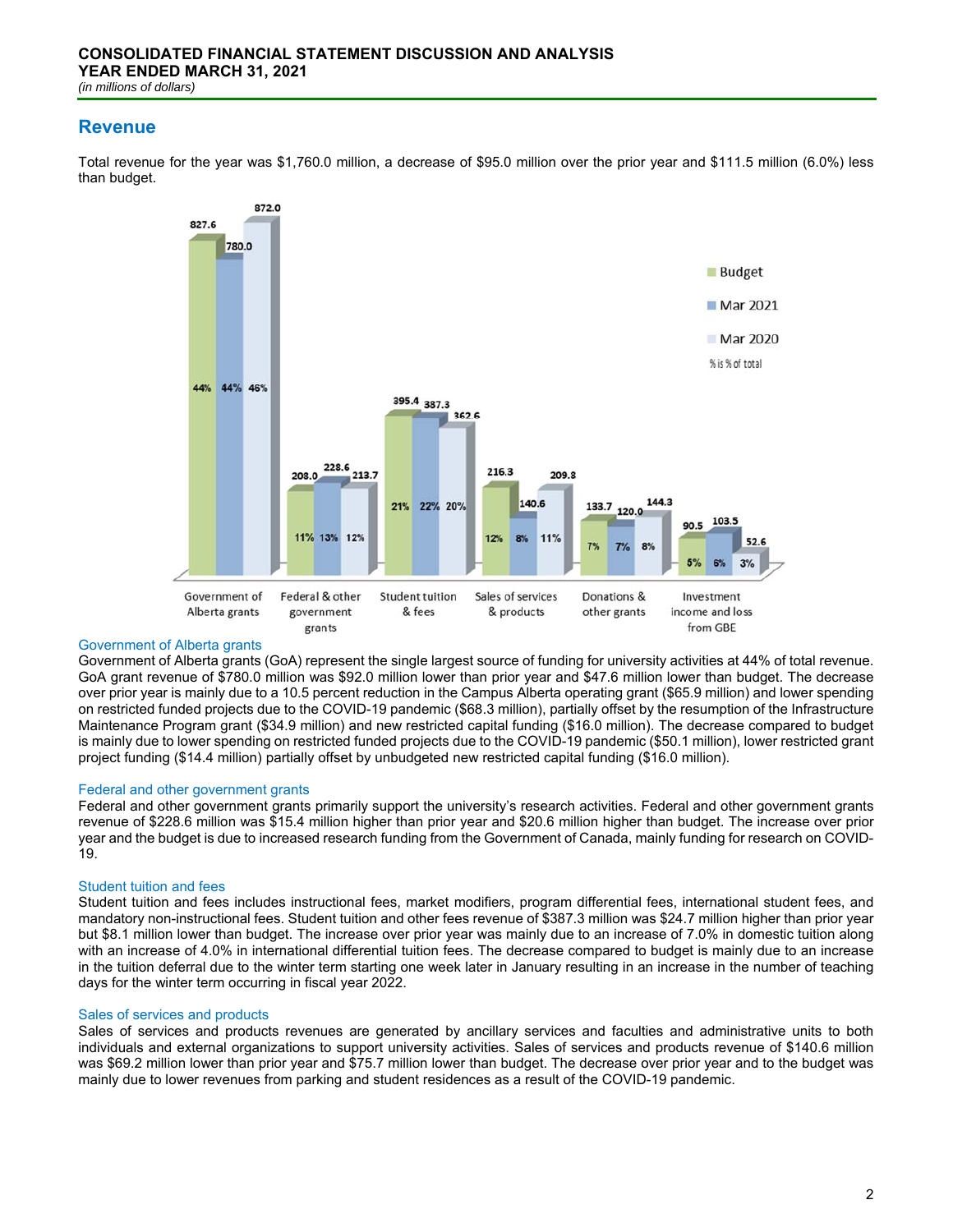## Donations and other grants

Donations and other grants support many university activities. Donations and other grants revenue of \$120.0 million was \$24.3 million less than prior year and \$13.7 million less than budget. The decrease over prior year and when compared to budget is mainly due to lower spending on restricted funding projects due to the COVID-19 pandemic, and therefore less revenue recognized.

### Investment income and loss from Government Business Enterprises (GBE)

Investment income supports many university activities. Investment income revenue, including the loss from GBE, of \$103.5 million was \$50.9 million higher than prior year and \$13.0 million higher than budget. The increase over prior year and the favorable to budget was due to higher realized gains on disposal of investments and higher bond returns. Investments fall into two categories, the University Endowment Pool (UEP) and the Non-Endowed Investment Pool (NEIP). The UEP had a return of 27.7% (2020: 10.2% loss) and represents the majority of the university's long-term investment strategy. The NEIP investments which are allocated to short-term, mid-term and long-term investment strategies had a return of 12.4% (2020: 1.3% loss). In 2015 the university established a wholly owned government business enterprise, University of Alberta Properties Trust Inc. (UAPTI) to act as trustee for the University of Alberta Properties Trust. During the year, the trust commenced operations and recorded a loss of \$0.2 million.

# **Expense**

Total expense for the year was \$1,724.5 million, a decrease of \$170.8 million over the prior year and \$146.0 million (7.8%) less than budget. Salaries and employee benefits are the single largest expense representing 64% of total expense. Overall, the decrease in expenses can be attributed to administrative changes under the SET program of the UofA for Tomorrow initiative along with the COVID-19 pandemic.

# **Expense by Object**



#### Salaries and employee benefits

Salaries and employee benefits of \$1,100.2 million was \$50.1 million less than prior year and \$15.6 million less than budget. The decrease over prior year is mainly due to a decrease in the number of support staff and temporary academic staff can be attributed to the funding cut in the Campus Alberta base operating grant. The decrease compared to budget is mainly due to lower than budgeted severance costs.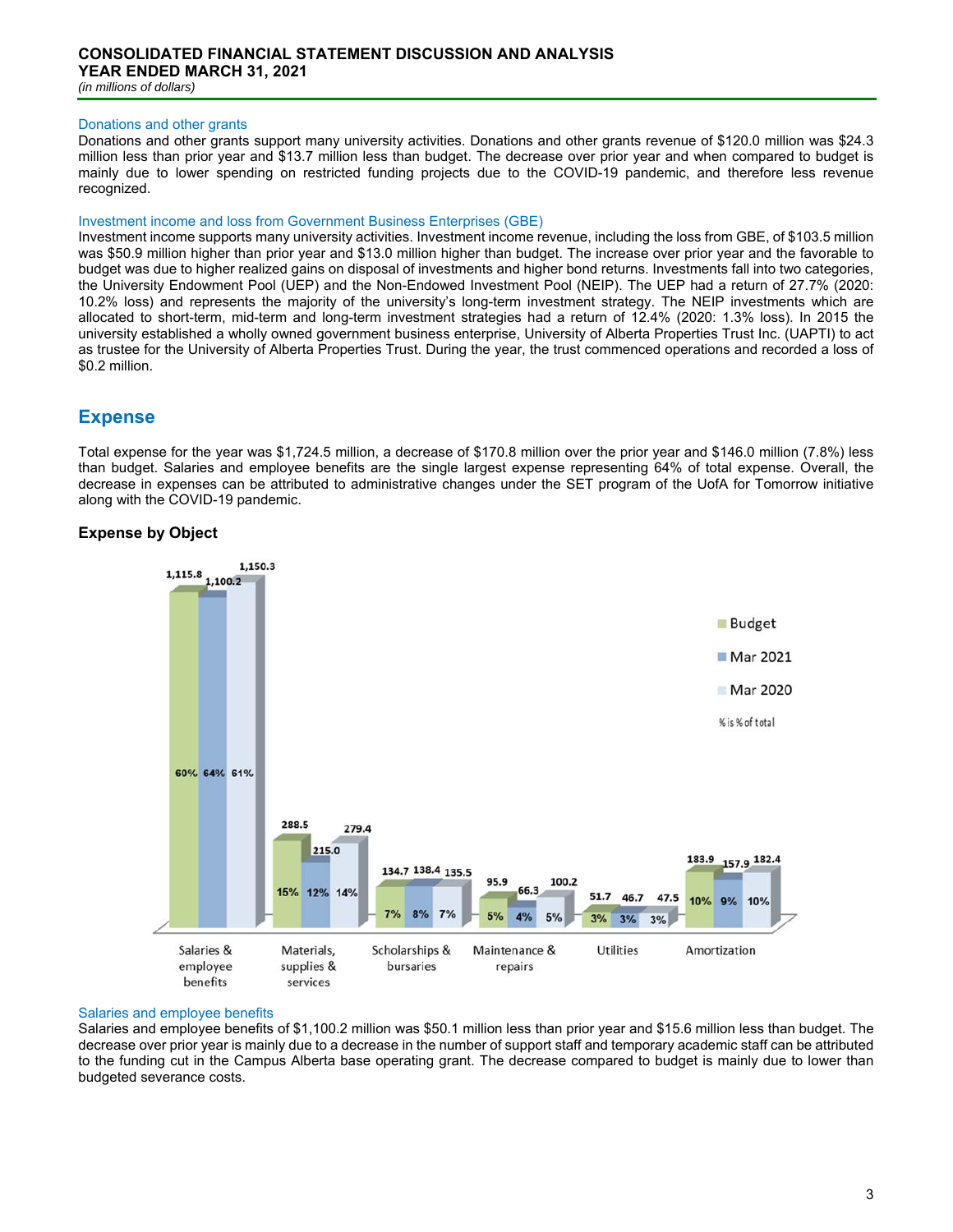#### Materials, supplies and services

Materials, supplies and services of \$215.0 million was \$64.4 million less than prior year and \$73.5 million less than budget. The decrease over prior year and when compared to budget is mainly due to lower travel and lower supplies required due to staff working remotely due to the COVID-19 pandemic.

#### Maintenance and repairs

Maintenance and repairs of \$66.3 million was \$33.9 million less than prior year and \$29.6 million less than budget. The decrease over prior year was mainly due to a reduction in the environmental liability for the remediation of the Ellerslie Waste Management site along with reduced janitorial and cleaning costs due to staff working remotely and lower residence occupancy. Maintenance and repairs was less than budget due to lower maintenance work on parking and residence facilities and the reduction in the environmental liability on the Ellerslie Waste Management site, which was not budgeted.

#### Scholarships and bursaries

Scholarships and bursaries of \$138.4 million was \$2.9 million more than prior year and \$3.7 million more than budget. The increase over prior year and increase over budget was due to funding from endowments and GoA grants for both undergraduate and graduate awards. It needs to be noted that while other areas of the university faced significant cost reductions due to the decrease in the Campus Alberta grant, scholarships to students saw a slight increase. This aligns with the University's goal to attract and support undergraduate and graduate students.

#### **Utilities**

Utilities of \$46.7 million was \$0.8 million less than prior year and \$5.0 less than budget. The decrease over prior year and the decrease over budget was due to lower heating and cooling costs of buildings due to staff working remotely.

#### **Amortization**

Amortization of \$157.9 million was \$24.5 million less than prior year and \$26.0 million less than budget. The decrease over prior year and the decrease over budget was due to a change in the assessment of the useful life of buildings from 40 years to 50 years.



## **Expense by Function**

# Academic costs and institutional support

Academic costs and institutional support expenses effectively represents the operating activities of the university. A significant component of this category is salary and employee benefit costs. Expenses for this category of \$980.6 million was \$119.5 million less than prior year and \$59.6 million less than budget. The decrease over prior year and the decrease over budget can be contributed to a decrease in salaries due to a funding cut in the Campus Alberta base operating grant, a decrease in travel due to the COVID-19 pandemic, and a decrease in amortization expense due to the change in the useful life of buildings from 40 to 50 years.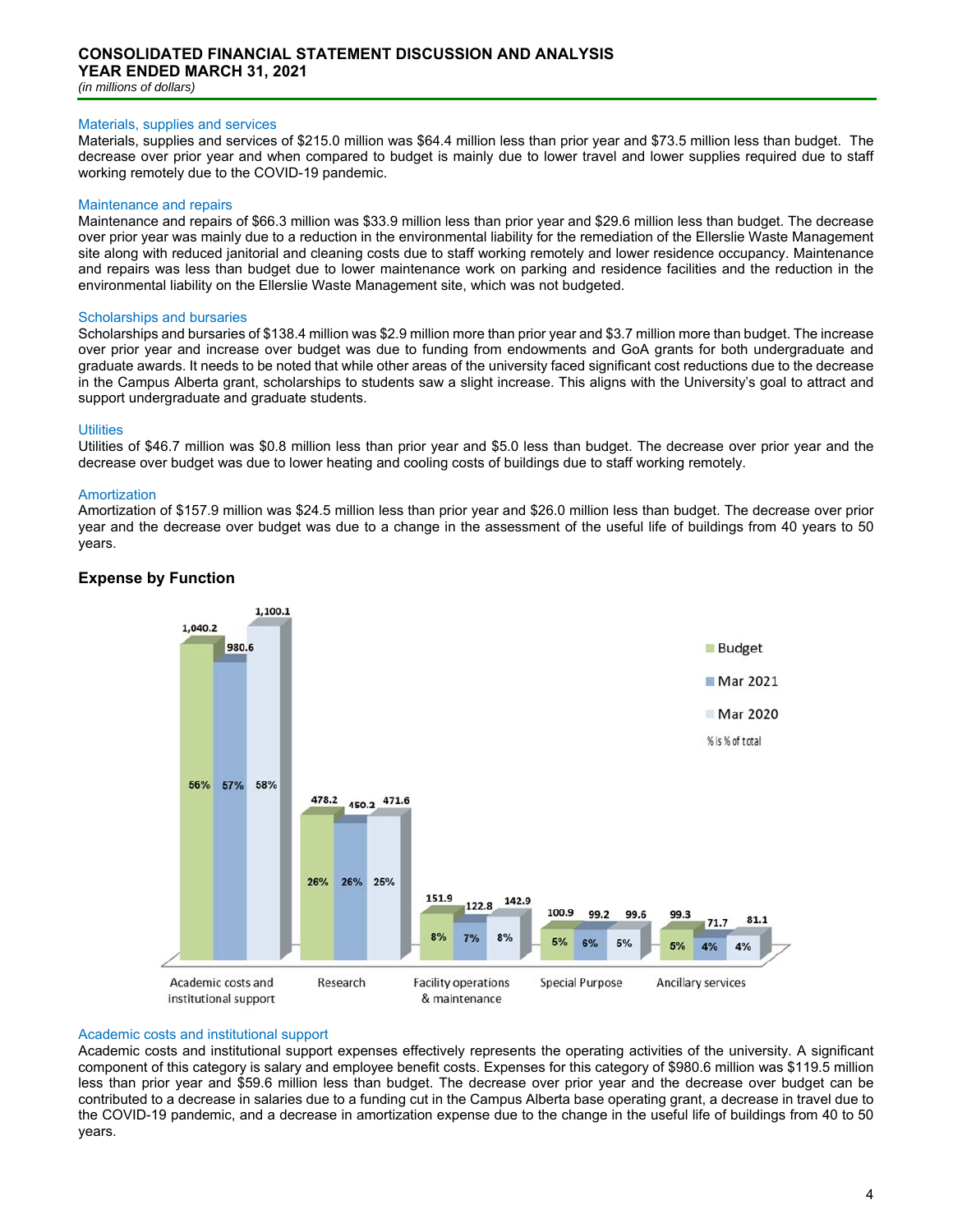# **CONSOLIDATED FINANCIAL STATEMENT DISCUSSION AND ANALYSIS YEAR ENDED MARCH 31, 2021**

*(in millions of dollars)* 

#### Research

Research expenses are funded by restricted grants and donations along with internal funds designated for research related activities. Research expenses of \$450.2 was \$21.4 million less than prior year and was \$28.0 million less than budget. The decrease over prior year and the decrease over budget is mainly due to reduced travel due to the COVID-19 pandemic.

#### Facility operations and maintenance

Facility operations and maintenance represents the cost of maintaining university facilities and grounds. Facility operations and maintenance expense of \$122.8 million was \$20.1 million less than prior year and \$21.9 million less than budget. The decrease over prior year is mainly due to a decrease in environmental liabilities. The decrease over budget was mainly due the decrease in environmental liabilities (which was not budgeted) along with lower maintenance and repairs due to the COVID-19 pandemic.

#### Special purpose

Special purpose expenses are for student awards and bursaries and other programs involving teaching and learning, and community service specifically funded by restricted grants and donations. Special purpose expense of \$99.2 million was \$0.4 million less than prior year and \$1.7 million less than budget. No one individually significant item is accountable for these variances.

#### Ancillary services

Ancillary services include the university bookstore, parking services, utilities and student residences. Ancillary services expense of \$71.7 million was \$9.4 million less than prior year and was \$27.6 million less than budget. The decrease over prior year is mainly due to lower maintenance costs for residences due to the COVID-19 pandemic. The decrease over budget can also be attributed to lower maintenance costs for residences, along with lower maintenance costs in parking services.

# **Capital Acquisitions**

The university expended \$187.7 million (2020: \$157.6) on construction and other tangible capital asset acquisitions.

The most significant construction and capital asset acquisitions in 2021 are:

- Dentistry and Pharmacy Renewal and Repurpose a multi-year project to renovate the Dentistry Pharmacy building.
- Lister Centre renewal a multi-year project to upgrade three residence towers in the Lister Centre complex.

# **Net Assets and Net Debt**

## **Net assets**

The net asset balance is an important indicator of financial health for the university. The net assets measure provides the economic position of the university from all years of operations. The university's net assets include endowments of \$1,574.0 million. Endowments represent contributions from donors that are required to be maintained in perpetuity, as well as capitalized investment income that is also required to be maintained in perpetuity to protect the economic value of the endowment. Endowments are not available for spending. Of the remaining \$833.9 million in net assets, \$566.7 million represents funds invested in tangible capital assets.

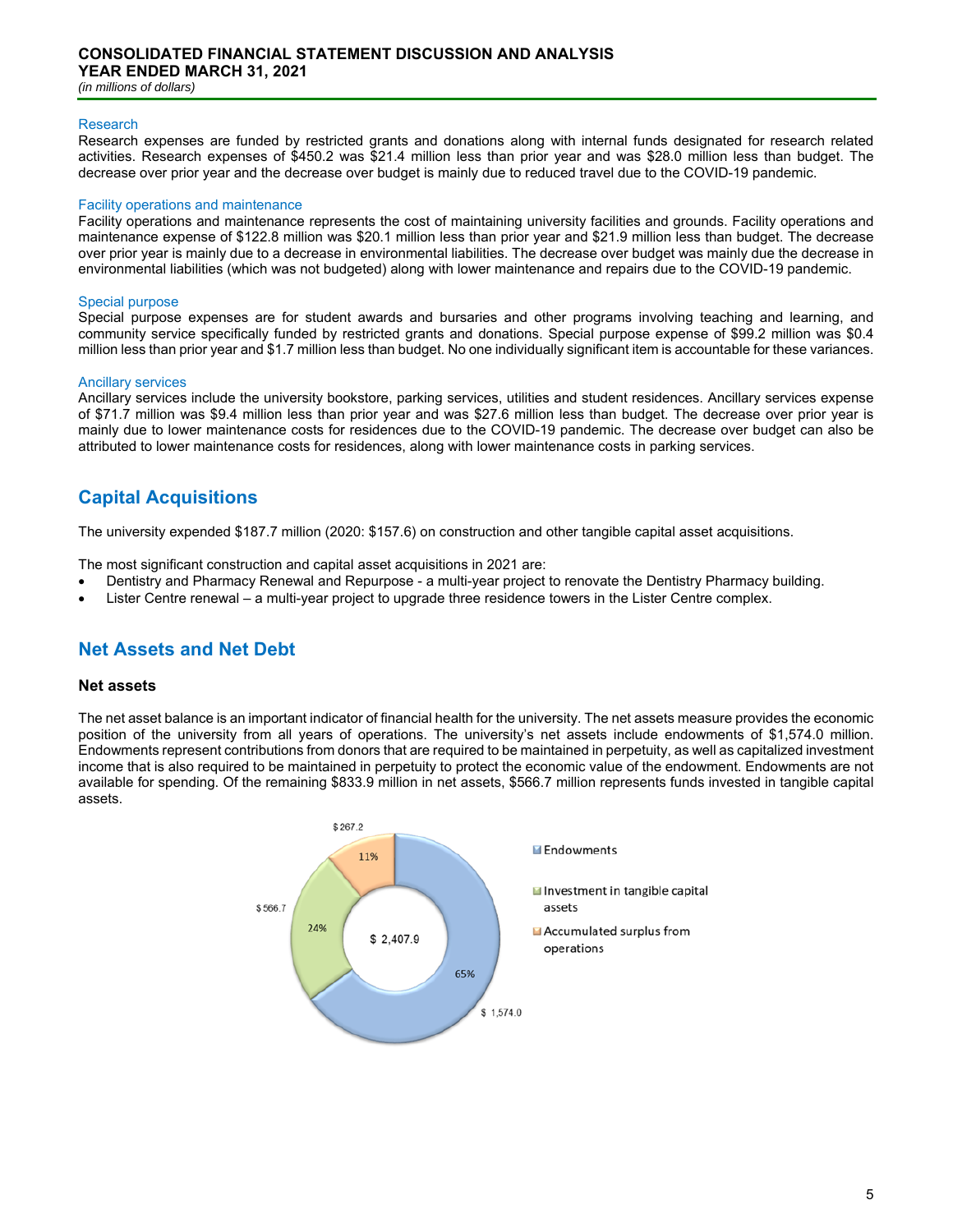# **CONSOLIDATED FINANCIAL STATEMENT DISCUSSION AND ANALYSIS**

**YEAR ENDED MARCH 31, 2021**

*(in millions of dollars)* 

|                                                 |                          |      | Internally        | Investment<br>in tangible |                          |   |                          |
|-------------------------------------------------|--------------------------|------|-------------------|---------------------------|--------------------------|---|--------------------------|
|                                                 | Unrestricted             |      | restricted        | capital assets            | Endowments               |   | Total                    |
| Net assets, beginning of year                   | 89.1                     |      | 40.1              | 569.1                     | 1,284.5                  | S | 1,982.8                  |
| Annual operating surplus                        | 35.5                     |      |                   |                           | $\overline{\phantom{0}}$ |   | 35.5                     |
| Endowments contributions and capitalized income | $\overline{\phantom{0}}$ |      |                   |                           | 18.3                     |   | 18.3                     |
| Transfer to endowment                           | (1.3)                    |      |                   |                           | 1.3                      |   | $\overline{\phantom{0}}$ |
| Transfer from endowments                        | 0.7                      |      |                   |                           | (0.7)                    |   |                          |
| Tangible capital assets                         | 2.4                      |      |                   | (2.4)                     | $\overline{\phantom{0}}$ |   | $\overline{\phantom{0}}$ |
| Transfer to internally restricted               | (14.9)                   |      | 14.9              |                           | $\overline{\phantom{0}}$ |   | $\overline{\phantom{0}}$ |
| Change in accumulated remeasurement gains       | 100.7                    |      |                   |                           | 270.6                    |   | 371.3                    |
| Increase (decrease)                             | 123.1                    |      | 14.9              | (2.4)                     | 289.5                    |   | 425.1                    |
| Net assets, end of year                         | 212.2                    | - \$ | 55.0 <sup>5</sup> | 566.7                     | 1.574.0                  |   | 2.407.9                  |

The increase in accumulated surplus from operations is mainly due to the annual operating surplus (\$35.5) and to an increase in the fair value of portfolio investments causing an increase in the unrealized remeasurement gains (\$100.7). The university also transferred \$1.3 million from accumulated surplus to endowments for capitalization of unrestricted income and transferred \$0.7 million from endowments to accumulated surplus for unfunded endowment expenditures.

The university has an internally restricted investment income reserve (\$55.0). The purpose of the reserve is to create a buffer for risk management purposes; that is, to ensure that future financial obligations can be fulfilled in the event of significant investment losses. The reserve target is 17% of the underlying obligations (investment cost), currently \$132 million, which allows for fluctuations in capital and equity markets to the degree experienced during the financial crisis in 2008-09. As at March 31, 2021 the market value of the yield and return seeking investments exceed their underlying obligations (cost) by \$153 million. Of this amount, \$55 million in realized gains have been set aside in an internally restricted investment reserve, the remainder represents unrealized investment gains. Once the reserve target is met, allocations will be made to a Strategic Initiatives Fund that will be used to support long-term institutional goals.

The decrease in investment in tangible capital assets of \$2.4 million consists of additions (\$76.9) and debt repayments (\$16.2), less financing allocation (\$34.1) and amortization (\$61.4). These additions include construction projects, equipment, furnishings, computer hardware/software and library resources.

The university's endowment spending policy provides for an annual spending allocation (2021: \$55.8; 2020: \$53.0) to support a variety of key initiatives in the areas of academic programs, chairs and professorships, scholarships, bursaries and research. The increase in endowments of \$289.5 million is due to an increase in fair value (\$270.6), new contributions (\$18.3) and a transfer of miscellaneous sales revenue from unrestricted net assets (\$1.3), partially offset by a transfer of endowment principal to unrestricted net assets to cover unfunded endowment expenditures (\$0.7). During the year the university's investment income earned from endowment investments was not sufficient to fund the annual spending allocation of \$55.8 million (2020 - \$53.0) along with the investment management and administration fees of \$19.4 million (2020 - \$18.8). Total investment income was \$70.7 million (2020 - \$13.8) leaving an unfunded allocation of \$4.5 million (2020 - \$58.0). Of this amount, \$0.7 million (2020 - \$30.5) was spent by the endowment holders and was funded by a transfer from endowments net assets to unrestricted net assets. The remaining \$3.8 million (2020 - \$27.5) represents unspent allocation per the University Endowment Pool (UEP) Spending policy and is being managed by the university as a future commitment. This brings the total unspent allocation to \$31.3 million.

# **Net debt**

The university's liquidity needs are met primarily through operating cash flows, working capital balances and capital expansion funding received through grants or long-term debt. Net financial assets (net debt) is a measure of an organization's ability to use its financial assets to cover liabilities and fund future operations.

The net debt (excluding portfolio investments restricted for endowments) indicates that the university has a \$48.8 million deficiency (2020: \$168.6). The deficiency can be attributed to the incurrence of prepaid expenses \$9.6 (2020 - \$9.3), tangible capital assets acquired by debt financing \$306.3 (2020 - \$288.5), partially offset by the accumulated operating surplus \$267.1 (2020 - \$129.2). Net debt has decreased mainly due to the annual surplus and unrealized gains on investments.